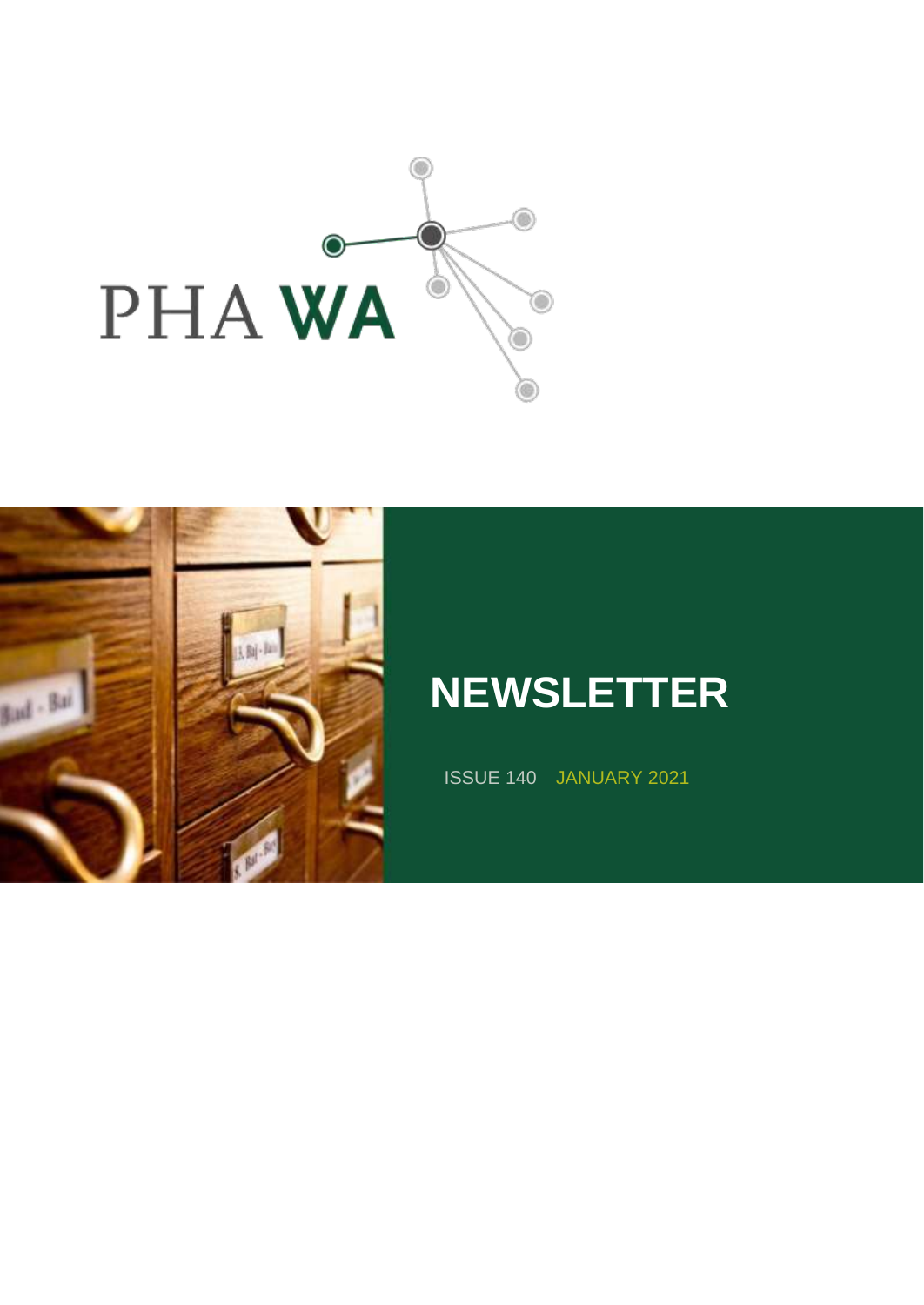

#### **CONTENTS**

| Windows on another world. Gnulla Moort (Our Family) Redbank Pool, Toodyay:11                 |  |
|----------------------------------------------------------------------------------------------|--|
| What is NED and how does it affect you? Legal Deposit and the National edeposit service:  13 |  |
|                                                                                              |  |
|                                                                                              |  |
| News from the State Library - J S Battye Memorial Fellowship 2021 now open: 16               |  |
|                                                                                              |  |
|                                                                                              |  |
|                                                                                              |  |

#### **Note from the President:**



Hello PHA WA members and friends,

I stepped into the role of PHA WA president at our AGM in September. Many of you I don't know because, like many of us, I have spent years working away in relative isolation, running my own business as a consultant. I have been a professional historian since 2001, predominantly working in heritage. I look forward to meeting you all, in person or digitally.

Part of our AGM was set aside to discuss what we want PHA WA to make our priority – what our 'core' is. All our committee members have very busy lives and many PHA WA members' lives are too full to manage attending our AGM or events at all. We simply cannot do all the good things that we would like to see PHA WA doing. The small group of AGM attendees had a lively

conversation, of course referring to the Objects of the Association (which are printed on the last page of the newsletter). It was agreed that, if we ever have to whittle our activities down to a minimum, providing nationally-accredited professional recognition and maintaining the group insurance scheme are the two things unique to PHA WA in comparison to other related groups and the most valued by our members.

What we can do beyond these bare bones depends on the energy, interest and voluntary time of PHA WA members, whether on the Management Committee or not. This includes professional development events, advocacy, internet presence, promoting employment opportunities, representing PHA WA on other committees, social networking and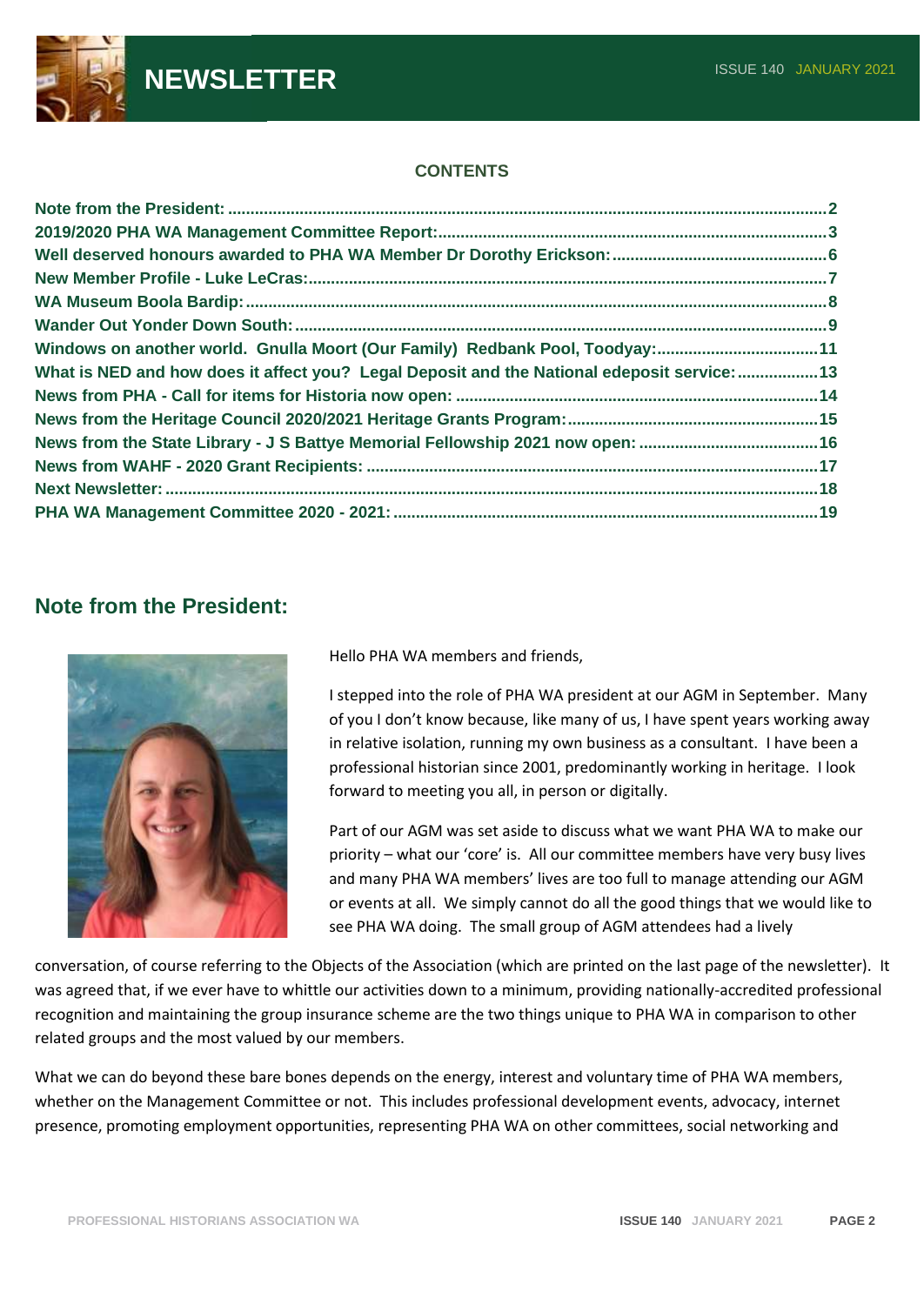

**NEWSLETTER ISSUE 140 JANUARY 2021** 

producing this newsletter. You don't have to be on the Management Committee to contribute to these things. Perhaps you are someone with energy to organise a professional development event. Perhaps you have time to engage with tertiary institutions to better promote professional history as a career path. Perhaps you have a great idea for a PHA WA social gathering. We would love to have your contributions without roping you onto the committee. Please contact me to talk about where you may be able to participate in the wider life of PHA WA.

One area where we need someone to step up as a volunteer is our PHA WA representative to the national PHA committee. Helen Munt has kindly agreed to continue in the role while we search for someone else to take it on, with Sue Graham-Taylor also continuing temporarily as an alternate delegate. However, we need both someone to relieve Helen of this commitment and an alternate delegate for when our representative is unavailable. You do not need to be part of the PHA WA management committee to take on this role. It is important that we provide a delegate to the national body. Please consider whether this could be you.

A second area that needs volunteers is our newsletter. Kris and Lenore have done an excellent job over many years of producing the newsletter and are prepared to continue. However, the hunt for newsletter content is increasingly burdensome, as fewer and fewer contributions are volunteered. This has led us to consider whether it is time to end the newsletter in its current form. Does the lack of interest in writing for the newsletter indicate this is no longer a particularly useful form of communication? If the newsletter is to continue, we need a volunteer specifically to source content and a willingness from PHA WA members to write for it. Management Committee has discussed focussing content more on issues that impact our work as professional historians rather than general news, perhaps looking at areas such as copyright requirements, acknowledging Aboriginal custodianship and stories, producing fee proposals or personal care while researching traumatic material. Would this change in focus be welcomed by members? On what topics are you able to share your expertise?

If the newsletter were to cease, other options might be a more formal annual publication, a regular email of relevant news and notes to PHA WA members, a dedicated WA contribution to the national *Historia* rather than a uniquely Western Australian publication, or use of blog posts or social media to communicate with members. Each of these options requires volunteers. Is this an area where you might be able to contribute?

What would you like to see happen with the newsletter? We need to hear from you. Your feedback (or lack thereof) will shape the Management Committee's discussions about where to take the newsletter. Depending on the outcomes of those conversations, this may end up being the last edition of the PHA WA newsletter as we have known it.

My thanks again to Kris and Lenore for producing this edition of the newsletter, and so many prior editions.

*Clare Menck MPHA President*

### **2019/2020 PHA WA Management Committee Report:**

I would like to thank the State Library WA for their support of PHA WA by providing meeting rooms throughout the year free of charge for our meetings, and to acknowledge the traditional owners, the Whadjuk people of the Noongar nation, of this land upon which we meet. We pay our respects to Elders past, present and future.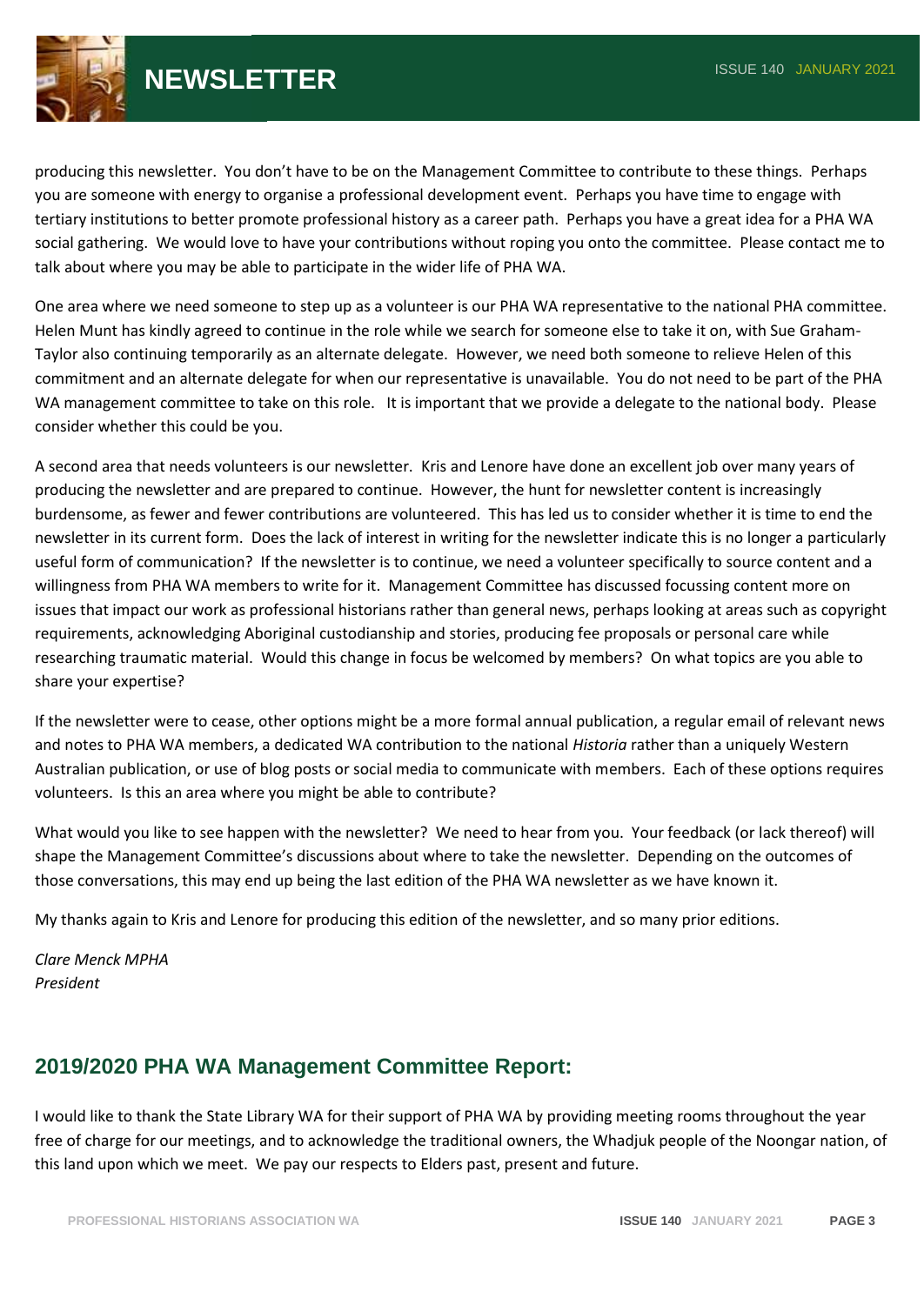

#### **Committee**

The PHA WA Management Committee has met four times during 2019/2020 as well as conducting other matters of business in between meetings via email which enables us to keep on top of current business. After last year's AGM, the Management Committee (MC) stood as follows: President - vacant; Robyn Taylor, Vice President ; Secretary - vacant; Prue Griffin, Treasurer; Sue Graham Taylor, Membership Secretary; Helen Munt, PHA delegate; and Sinead Burt, Dominic Walsh and Clare Menck as general committee members. My thanks to all the MC members for their ongoing support this past year, including representing PHA WA on our peer associations, being the PHA National Committee, the History Council of WA, the National Archives Perth Consultative Forum, DPLH Heritage Practitioners Reference Group and the Chamber of Arts and Culture WA. A special note of thanks to the following:

Clare Menck - for taking on the role of Secretary and updating the Register of Consultants. Prue Griffin - for again managing the annual insurance policy scheme. Dominique Walsh – for designing the invitation to the end of year function. Kris Bizzaca – for managing the website and newsletter. Lenore Layman – for assisting with the editing of the newsletter. Robin Chinnery – in her co-opted role on the Credentials Sub-Committee.

Although there has been no President, and with the loss of Sinead in January from the MC, the committee continued to do as much as it could to fulfil its obligations to promote the association and keep members informed in relation to relevant networking opportunities, events, activities and news within the sector as well as employment opportunities, as well as maintain the insurance scheme policy. This has been a difficult task without a President and is a reminder of how critical it is to have a fully populated MC.

There have been two e-newsletters produced this past year however the decline in contributions from our members has been noticeable with the result being the newsletters, while still excellent and worthy editions, are perhaps not meeting their potential worth to members. However, we do acknowledge that there is considerable 'competition' with so many newsletters being produced and circulated by our peer associations as well as increased traffic from social media and other news and information sources. Some reflection on the future of the newsletter will be an important issue in the year ahead for the MC and the members.

This year has been particularly challenging with the outbreak of the Covid-19 global pandemic. This has impacted on our working and personal lives and has presented challenges to the physical and mental health of ourselves and our loved ones. Many activities were cancelled – including what would have been our 4th annual History Slam – venues and facilities closed, organisations struggled to maintain basic functions and responsibilities. However, we soldiered on and have mostly come out the other side of the lockdown and border closures albeit a little battered and bruised. And here in WA, we have certainly been more fortunate that our eastern states communities. However, recent events have shown the future is still uncertain as Covid-19 continues to challenge expectations.

#### **Membership**

Currently our membership numbers are as follows: Professional 18 Retired 6 Prof (Assoc) 6 Graduate 10 Historical Researcher 1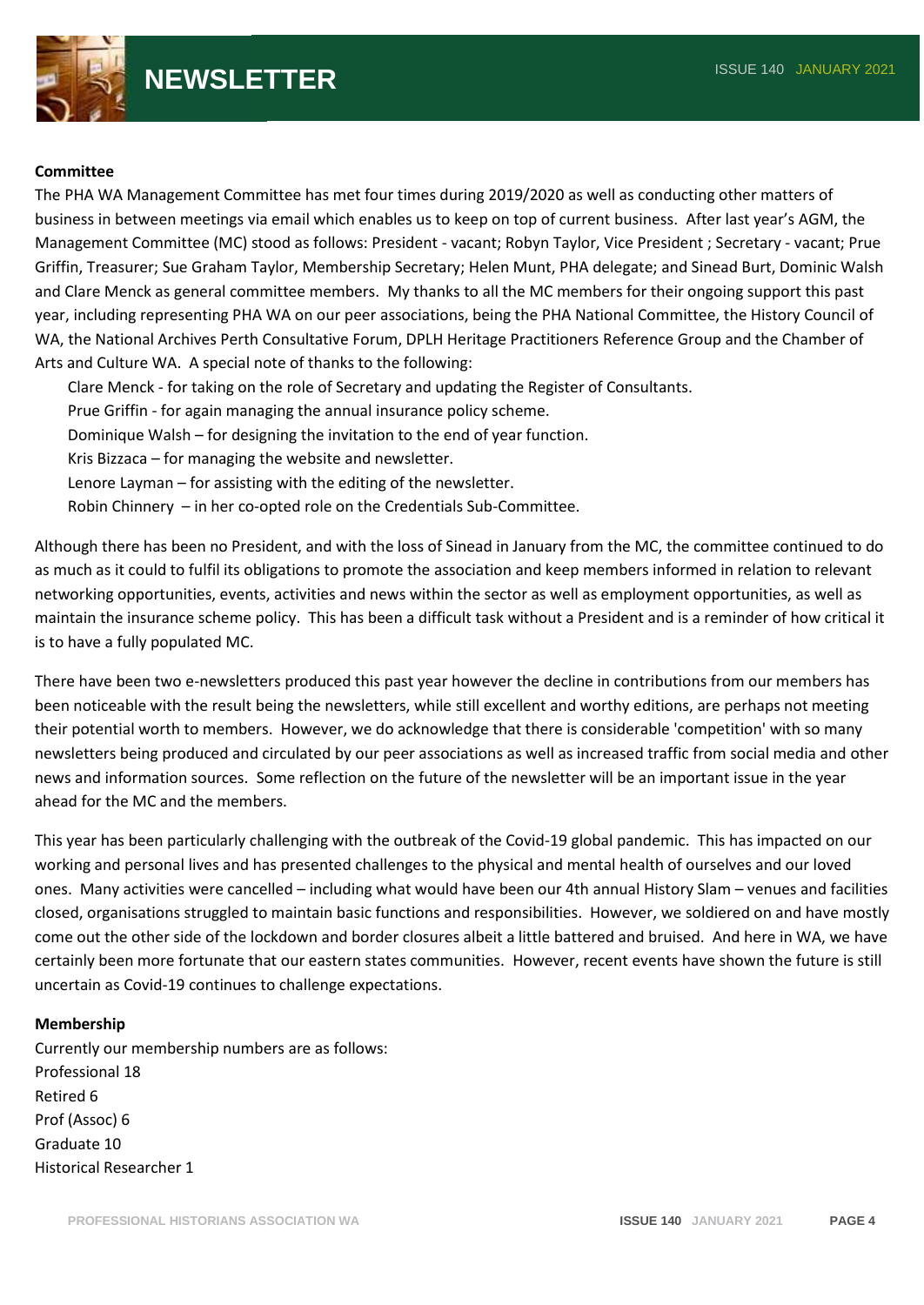

A new member this year has been: Luke LeCras (Professional). Welcome Luke.

#### **PHA**

Helen Munt has served as the WA delegate as well as Secretary, with Sue Graham-Taylor supporting as second delegate. All meetings have continued in the format of teleconferences. This year's AGM will be held in October and will be a Zoom meeting owing to the Covid-19 state border restrictions. As Helen is stepping down from the MC she will not be our State delegate so we will be looking for another member to step into this role. One of the main activities of the national body was the undertaking of a national survey of members about the impacts and issues in relation to the Covid-19 pandemic. The survey was both to ascertain how our members have been faring professionally as well as personally. T he results of the survey are available on the PHA website and will be circulated to WA members.

#### **Activities**

In summary, in 2019/2020 the MC's main activities have included:

- The organisation of a professional development session on The Current Heritage Landscape led by Nerida Mourdandt (HCWA) and Luke Donegan (DPLH). This was well attended and followed our 2019 AGM
- The organisation of a combined end of year/Christmas sundowner at the National Hotel, Fremantle with the History Council of WA
- Review of the PHA Register of Consultants
- Continued contribution to other committees and affiliations such as:
	- − National Archives Perth Consultative Forum Prue Griffin
	- − History Council WA Helen Munt
	- − DPLH Heritage Practitioners Working Group Helen Munt & Clare Menck
	- − Cultural Executives Group, Chamber of Arts and Culture WA Helen Munt
	- − City of Perth Cultural Advisory Committee Helen Munt
- The publication of two e-newsletters editors Kris Bizzaca and Lenore Layman
- The continued administration of the group policy for members for Professional Indemnity and Public Liability insurance - Prue Griffin
- The monitoring and distribution of issues, events and opportunities of interest to our members via the email network

#### **Looking Forward**

The MC is also looking forward to other activities it has initiated for the following year including:

- A roundtable discussion for PHA members and committee following this AGM; and
- Revisiting planned events that were cancelled, and/or put on hold due to Covid-19 restrictions.

#### **Conclusion**

On behalf of all Members of PHA WA I acknowledge the good work of the 2019/2020 Management Committee – Prue, Helen, Sue, Sinead, Clare and Dominic. While not wanting to single out any particular member, I am sure members of our MC have been highly appreciative of Helen's willingness to be PHA's representative on a number of committees, as outlined above, her fresh ideas, and theatrical flair as revealed in our highly successful annual History Slams. Helen has decided not to renominate for the MC. We wish her every success and look forward to her ongoing participation in PHA activities. Personally, I would also like to acknowledge Helen's assistance with this annual report. Meetings via Zoom, and especially teleconferencing, can be challenging.

Finally, we welcome our new members to the MC and wish everyone well in the year ahead.

*Dr Robyn Taylor MPHA Vice-President, PHA WA 2019/2020*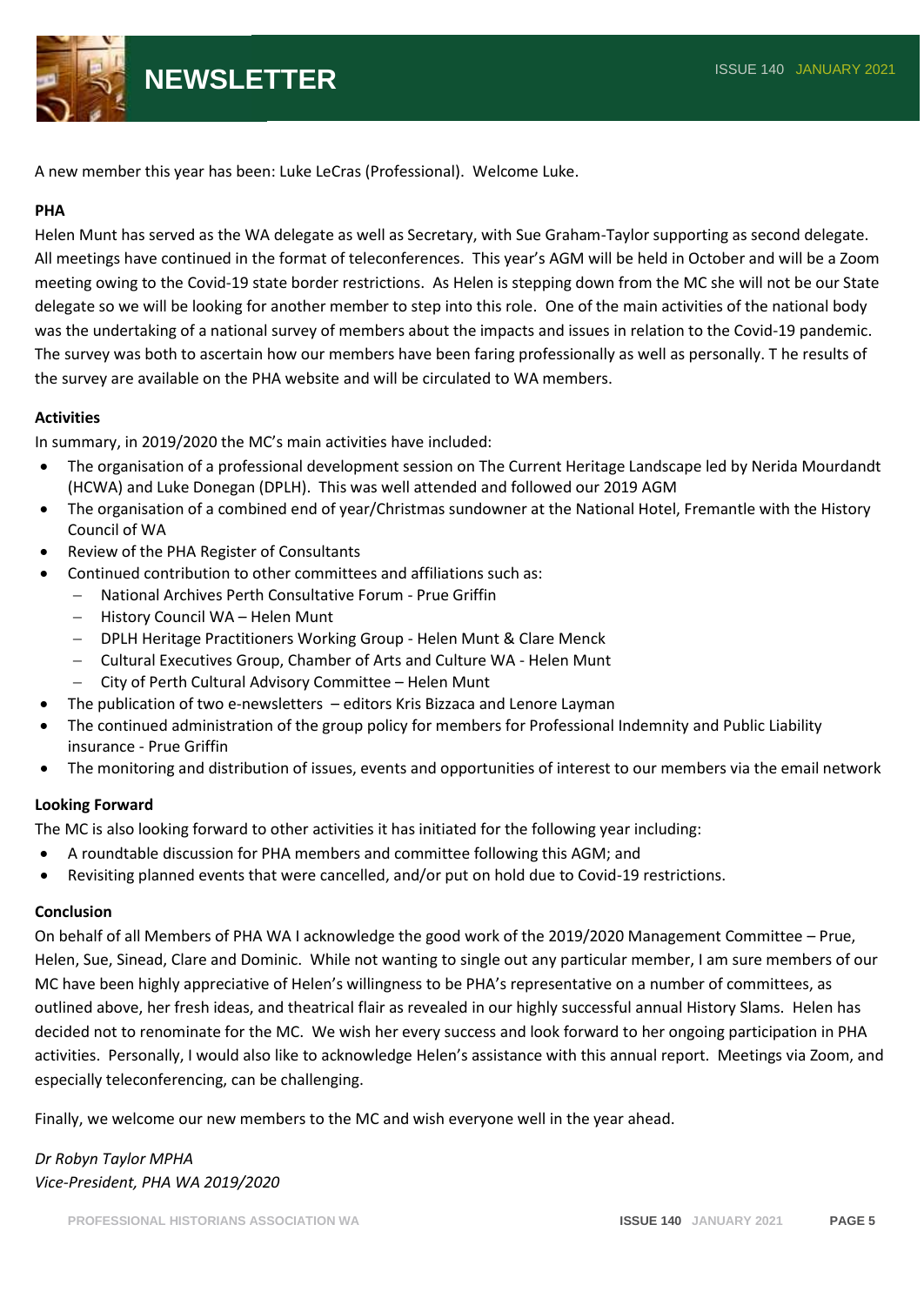

### **Well deserved honours awarded to PHA WA Member Dr Dorothy Erickson:**



Prof John Cordery Vice Chancellor of Curtin University presented Dr Dorothy Erickson with a souvenir painting at the Lifetime Achievement Awards. Photograph courtesy: Ezra Alcantra Photography.

It gives me real pleasure to write this article about my long-time friend and colleague.

Dorothy and I came to know each other in the mid 1980s when we enrolled in the Master of Arts degree in Fine Arts at UWA. The Centre for Fine Arts had just been established under Dr David Bromfield, and his agenda was to encourage postgraduate studies into the state's visual arts. He obviously saw a great hole that needed filling.

Art History as an academic discipline has long been established in the eastern states, and of course internationally. But the lack of such a discipline in WA became apparent with the history books produced in 1979 under the umbrella of the government's 150th Anniversary Board. The state's first comprehensive building history was published then. *A New History of Western Australia* (1981) edited by Tom Stannage included a section on Social History, but evidently there wasn't sufficiently researched material across the spectrum of the visual arts for its inclusion. The research undertaken by Janda Gooding, former curator of Western Australian art at the State Gallery, was one of the few highlights in terms of academic research that was accessible through the gallery's exhibition catalogues.

Since first settlement art and craft works were made and written about. Lectures and talks with lantern slides on European art and architecture were popular. These activities played an important role in social life, but it seems a case of missing in plain sight when it came to serious evaluation of the presence of these fine and applied arts in our state's history.

Along comes Dorothy. A renowned fine art jeweller, a graduate of the Western Australian Institute of Technology (WAIT), and daughter of Rica Erickson, a formidable historical researcher and botanical artist. Dorothy went on to do a doctorate in Fine Arts, awarded in 1992, specialising in the history of the fine art of gold and silversmithing – her specialties. But this was just the tip of the iceberg. While researching the history of the arts and crafts in WA, Dorothy also kept abreast of the contemporary national and international scene and has written on contemporary practitioners, and produced her own fine jewellery for exhibition. Latest count over 50 years of practice, includes more than 40 solo exhibitions and 350 group exhibitions in Australia and internationally.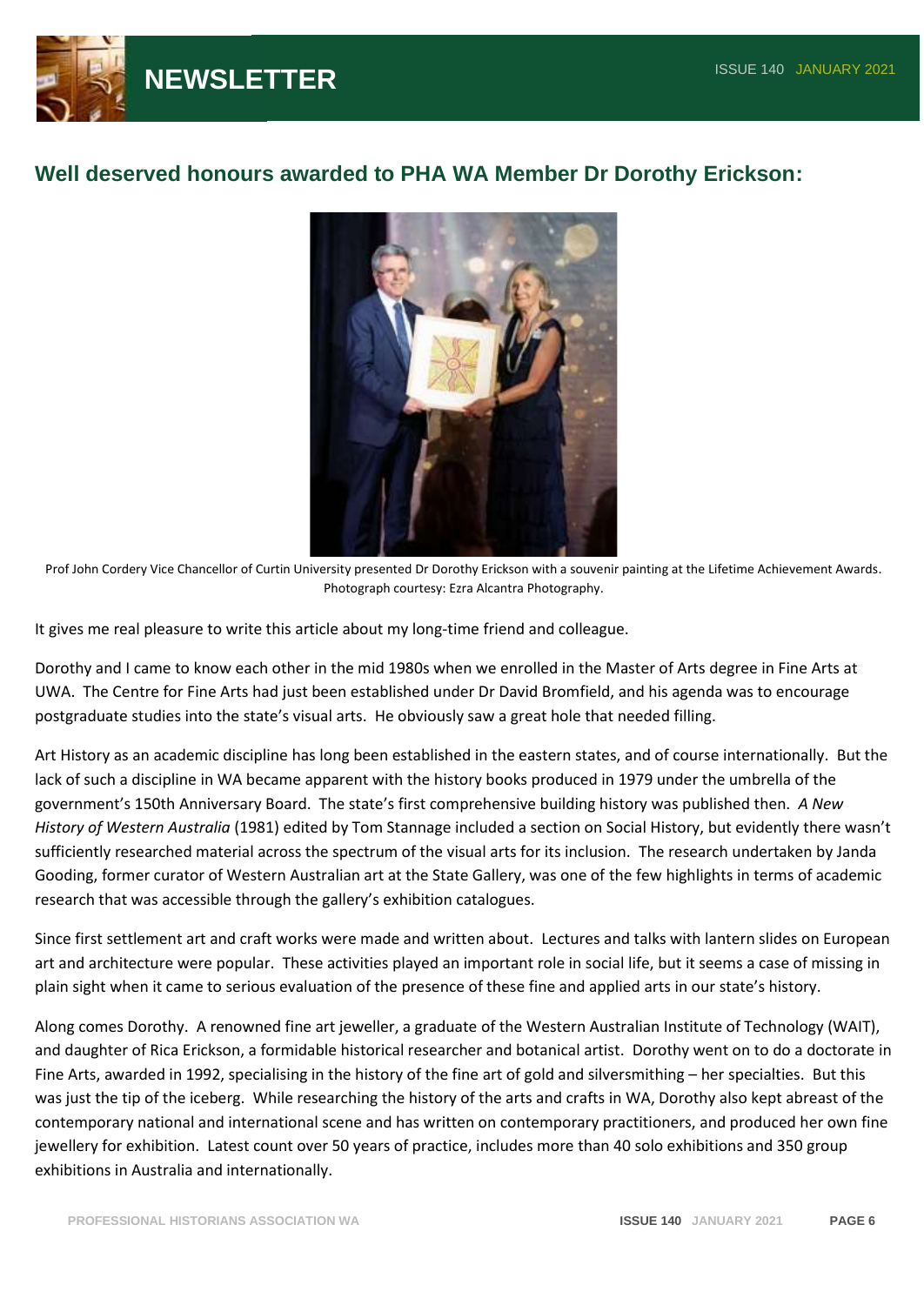

Dorothy has been a long-time contributor to Australiana, and while her publications are too numerous to mention, much of their content is captured in her two major works, *Gold and Silversmithing in Western Australia: A History*, (2010) and *Inspired by Light & Land. Designers and Makers in Western Australia 1829-1969* (2014) that was shortlisted for the Premier's Book Award. Whatever she publishes, Dorothy's books and articles are always richly illustrated using works from state and private collections. They have become invaluable resources for museums and private collectors nationally and worldwide.

The year 2020 has been a golden year for Dorothy with her years of absolute dedication being justly recognised. She received the honour of being inducted into the Design Institute of Australia (DIA) Hall of Fame, the fourth West Australian to be inducted. In October she received a Lifetime Achievement Award from Curtin University, her alma mater that morphed from WAIT to Curtin University of Technology, and now Curtin University.

Dorothy has helped to establish solid ground for present and future historians of the arts. Hopefully others will build on it for WA's 200th anniversary in 2029.

*Dr Robyn Taylor MPHA*



### **New Member Profile - Luke LeCras:**

Photograph courtesy: Luke LeCras.

I completed my PhD at Murdoch University in 2017, where I worked sessionally as a tutor and lecturer in the history program until 2019. Since then, I have also published a book based on my thesis, *A.K. Chesterton and the evolution of Britain's extreme right, 1933-1973*, as part of Routledge's Fascism and the Far Right series.

In future, I hope to find more work as a professional historian (don't we all!) but am fortunate to have picked up some freelance work as a commercial proofreader and professional writer in recent months. I am also currently drafting a book chapter that deals with far right movements in post-war Australia, for inclusion in a forthcoming edited volume.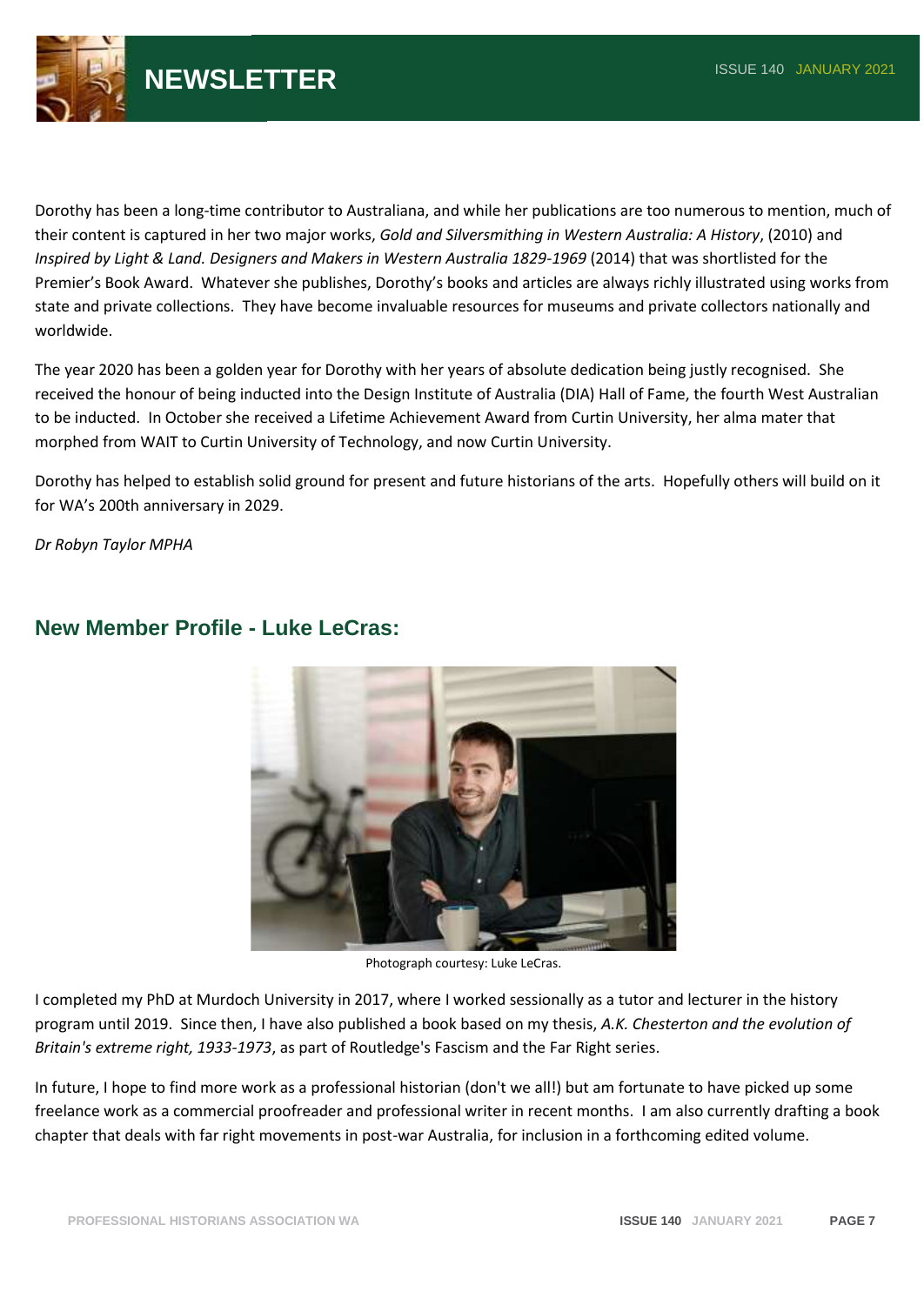

My research interests have recently tilted back towards Australia, though I remain interested a wide variety of historical issues and subjects, and enjoy assisting other people with research and writing history in all its forms.

Thank you to the members of PHA WA for welcoming me to the group — I hope I can make a positive contribution in the year ahead.

*Luke LeCras MPHA*

### **WA Museum Boola Bardip:**



Alec Cole speaking to members of PHA and the History Council during their tour of Boola Bardip on 14 December 2020. Photograph courtesy: Clare Menck.

*It's about being Western Australian, about identifying the people we are, the oldest continuous culture… the most culturally diverse state*.

Alec Coles, Chief Executive Officer, WA Museum

The nine-day opening celebrations are over and the WA Museum Boola Bardip (Many Stories in Whadjuk Nyoongar) is now open for regular hours and free for visitors for the next 18 months. What an experience it has been! Before it opened fully, 50,000 people, successful in a ballot, visited the new site. To date, most visitors have commented favourably on the buildings; and spectacular they are. The four-storey new building embraces five heritage buildings, including a stunning cantilever over Hackett Hall.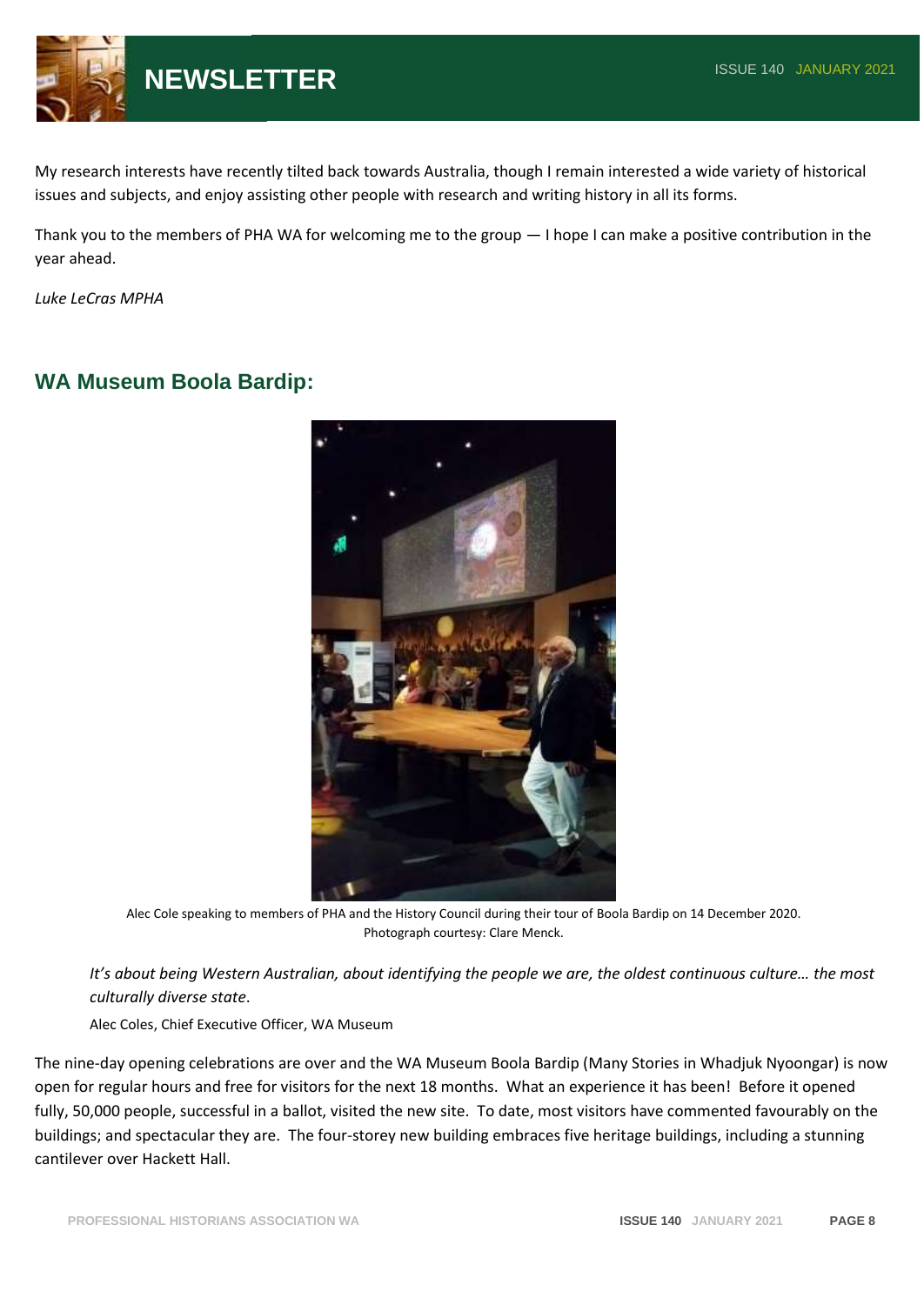

## **NEWSLETTER ISSUE 140 JANUARY 2021**

Over 54,000 Western Australians have been involved over the past four years, providing stories, objects, and advice in many areas. The embrace of Aboriginal culture and stories from across the state was a strong community demand and the delivery is clear from the minute a visitor enters. In every part of the Museum and in each gallery, a powerful Aboriginal perspective is provided. Galleries embrace themes such as Innovations, Wildlife, Origins, Changes and Reflections, and all gallery teams have consulted widely to ensure that the Museum can well claim to be Western Australian.

Detailed reviews of WA Museum Boola Bardip are yet to come – and I am not the person to undertake such a task, having been part of the team for the *Changes* gallery. There will always be those who comment that something is missing, not covered, or misinterpreted. Fifty-word labels made it difficult to address complex issues, so digital content will provide more detail. However, I know how hard everyone worked within a tight budget.

Commentators often imply that the \$400 million spent on the New Museum is a large investment. Let us remember that this is the State Museum – not just one gallery and a revamp! The total budget covered building, heritage restoration and conservation of existing buildings as well as design, production, and installation of content, including multimedia, exhibitions and artworks for eight galleries. The new Museum is three times the size of the old museum on the site and boasts a 1000 square metre temporary exhibition gallery.

The enthusiastic reception of this new museum shows that museums play a key role in our society. WA Museum Boola Bardip is a museum for the future, and content and stories must change over time. It is important that it remains vibrant, topical, and relevant; a place to which people turn when seeking to understand the problems we face; inspiring us to learn more. Organisations like Professional Historians Australia WA need to continually remind governments to provide ongoing and adequate funding to strengthen and enhance this role.

*Sue Graham-Taylor MPHA*



### **Wander Out Yonder Down South:**

Karina, John and Kathryn Shapland at *Recollections of War* Museum, Albany, 2020. Photograph courtesy: Kathryn Shapland.

As we are encouraged to Wander Out Yonder for our holidays, I invite historians to wander down south for the summer and take in a couple of museums (and an amazing outdoor gallery).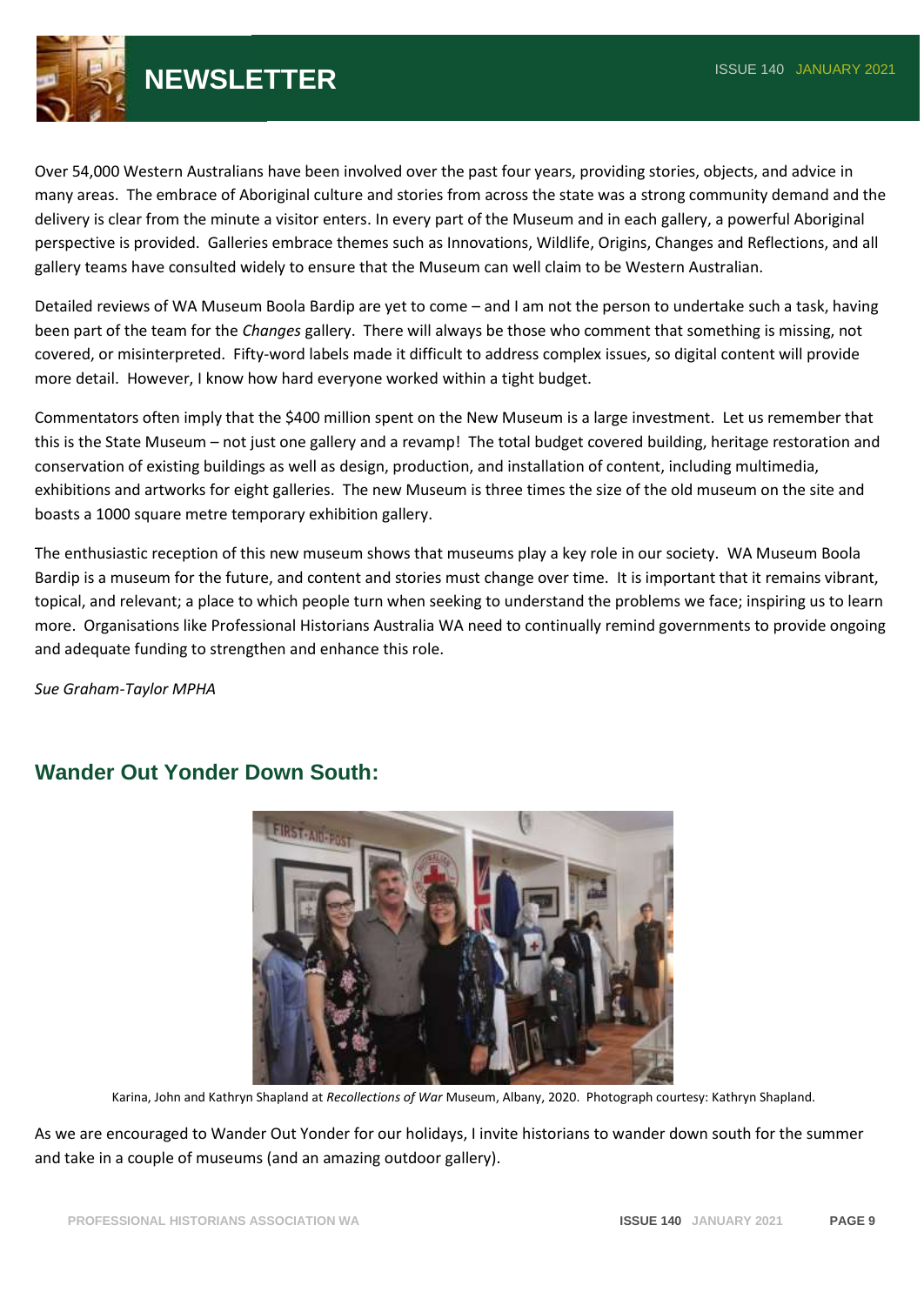

In and near Albany, there are two military museums of national importance – and very different in their scale and approach. First, the *National Anzac Centre* on Mount Adelaide in Albany has rightly received plaudits since its opening in October 2014, to coincide with the centenary of the first AIF convoy leaving Princess Royal Harbour for the Middle East and the European front.

Its approach deliberately avoids what the designers called 'Anzacery' – the tendency to glorify the whole campaign and disregard the many negatives and privations endured by the troops. Here you will get a chance to follow one (or more) combatants – Australians, New Zealanders, German, Turkish and one nurse – through their military journey in World War I and beyond.

Many stories end sadly but this brings home the pathos and futility of war, and makes you wonder why Australia and New Zealand blindly followed the British lead and joined the fray. Multi-media techniques bring home the stories for all ages, and the view from the *National Anzac Centre* over King George's Sound is to die for.

You possibly have not heard of a small, private museum at Youngs Siding, between Albany and Denmark, called *Recollections of War*. John and Kathryn Shapland have taken their passion for accumulating militaria of all sorts one step further and opened their collection to the public.

In purpose-built galleries (John is a builder!), you can see an amazing accumulation and interpretation of many different aspects of warfare, right through to the present day. The Shaplands will take you through the museum on a personal tour and can tell you how they acquired the objects.

*Recollections of War* is open only by appointment so check the website and Wander Out Yonder in their direction on the south coast.

And for something completely different and for those who prefer to bypass militaria, how about an open-air art museum in one of the most gorgeous forests in the region?

The *Swarbrick Art Loop* is part of the Walpole Wilderness area, and is not far from the much better known Treetop Walk in the Valley of the Giants. The outdoor art exhibits explore the history and also the botany of one of the State's oldest karri forests.

And if the name is at all familiar to you, Swarbrick was a key battleground in the fight against logging of native forests in the latter part of last century. The Loop pays tribute to those who fought long and hard against the indiscriminate logging practices and also to the original inhabitants of the area, the Bibbulmun people.

It's only a short walk – less than one kilometre – so won't tax anyone's fitness. The *Swarbrick Art Loop* is wheelchair friendly and a great example of using nature's majesty to tell an important historical story and also showcase local artists.

*Malcolm Traill The History Trail - Albany*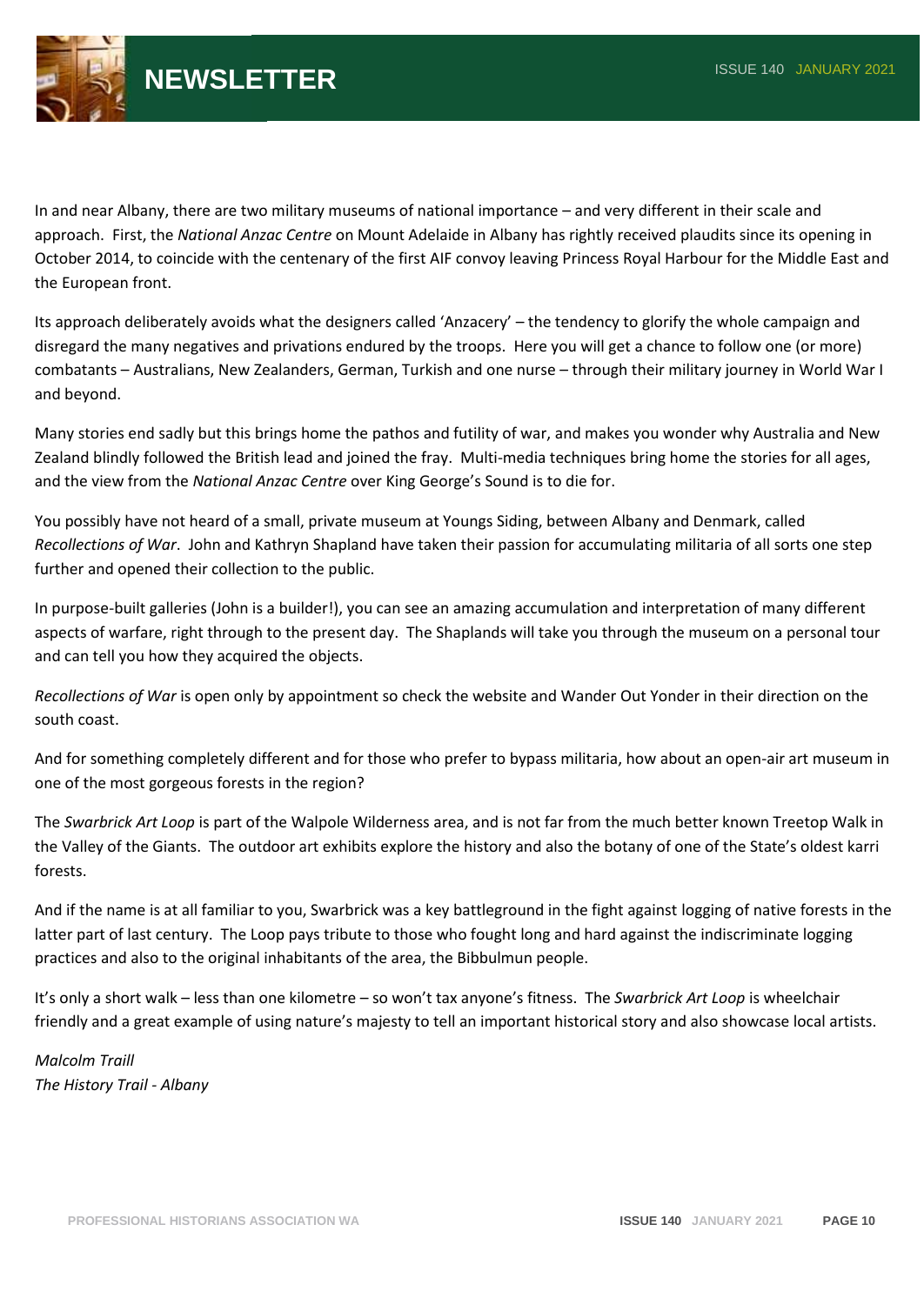

**Windows on another world. Gnulla Moort (Our Family) - Unveiling an interpretation story at Redbank Pool, Toodyay:**



Bird hide overlooking Redbank Pool, 2013. Photograph courtesy: Greg Warburton.

The Shire of Toodyay, through which the Avon River flows, is seen as a unique region by the local Noongar. It embraces three cultural groups or countries (Boodja), the Ballardong which includes the town of Toodyay, the Yued to the north, and the Whadjuk of the metropolitan region.

In 2018 a reactivated Aboriginal community group was formed, the Noongar Kaartdijin Aboriginal Corporation (NKAC) led by a Yued elder Robert Miles. One of its aims was 'to work with like-minded groups such as the Toodyay Friends of the River and Toodyay Naturalists' Club to help preserve Aboriginal heritage'. (*Toodyay Herald*, October 2018) The Toodyay Historical Society became part of this as our three groups have strong affiliations.

This year, on 3 August, NKAC's aim of mutual cooperation was realised with the unveiling of a stunning interpretation centre overlooking Redbank Pool, a registered Aboriginal site. The creation of this centre can be seen as a logical outcome of what had gone before NKAC was formed.

Some years ago, in consultation with Ballardong Elders, the Friends of the River began the construction of a walking track along the Avon from Duidgee Park in the town of Toodyay to an early cemetery named Nardie about 5.6km upstream. 'Bilya' comes from Gulgulga Bilya (Avon River). The Bilya track skirts Redbank Pool, a sacred and particularly significant place where long ago Noongar families came together. The permanent pool provided a rich source of food, plants, animals, fish and birdlife. In those times, it was probably less salty though it is possible fresh water springs bubble to the surface. In August 2013 the Naturalists' Club constructed a timber and corrugated iron bird-hide next to the track overlooking the pool with horizontal viewing windows. It was named after John Masters, a Club member and authority on WA's birdlife.

The NKAC approached the Naturalists' Club about using part of the inside of the bird hide as a way of telling stories about Noongar culture, the seasons and the significance of the Pool. Using a zoom camera, photographs of the Pool were taken from the perspective of the bird-hide and enlarged to cover the inside walls, with sections cut out to coincide exactly with the viewing windows. The panels merged photography and reality in an almost seamless way with painted figures recreating scenes of family life.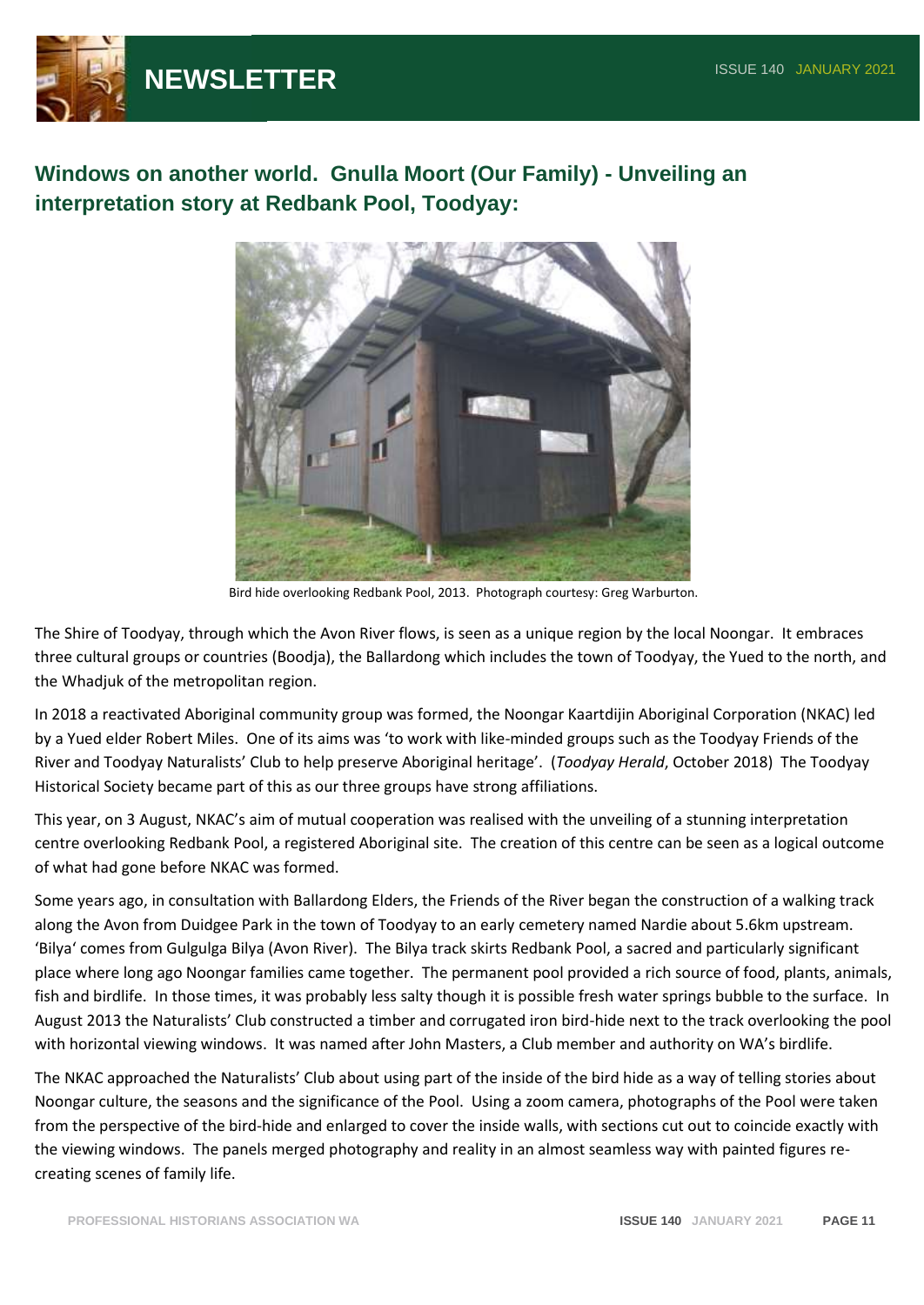





Elder Auntie Pat Davis and the Hon. Darren West MLC with members of the Gya Ngoop Keeningyarra dancers, 2020. Photograph courtesy: Robyn Taylor.

The unveiling was a major event with Gail McGowan, Director General of the Department of Planning, Land and Heritage representing the government as sponsor of the project. There was a Welcome to Country, a smoking ceremony and a performance of a Kobori by Gya Gnoop (first blood) Keeningyarra traditional dancers. Elder Auntie Pat Davis and the Hon. Darren West MLC, Member for the Agricultural Region, unveiled the interpretative artwork.

Part of the proceedings was a cultural speech by Yued Elder Rodney Garlett that tells the story of the sacred rainbow serpent that lives deep in the Bolgart springs, a region north of Toodyay. When the springs stop flowing in summer the serpent travels under the Toodyay Brook into the Avon making its way upstream, past Redbank, to the deep permanent Burlong Pool in Northam. Here it rests until the winter springs begin to flow before making the return journey. For much of this story Rod acknowledged the research undertaken by historian Rica Erickson.

Rica lived in Bolgart, and her publication *Old Toodyay & Newcastle* (1974) is based on early official records, private journals and published articles such as those by James Drummond, the botanist who acquired a land grant along the Toodyay Brook in 1836. It was Drummond's Canning River guide Babbing who told him the country was called Duidgee 'and that it was a favourite haunt of the natives, no doubt on account of its natural productions'. (Erickson, p. 20) The argument continues to this day about how to pronounce the name. It appears Drummond's suggestion has been taken to give the name meaning as 'a place of plenty'. This was subsequently adopted by the Shire into its logo, no doubt recognising its attractive potential. However, members of the Toodyay Historical Society were informed by an Elder that it means 'a place of winter mist' which accurately describes the Avon River Valley where mist gathers on winter mornings.

Rica also had the benefit of memories of family stories and diaries held by the surviving children of the first settlers to the Swan River Colony. A remarkable fact in itself. These families had considerable contact with the Noongars.

There are positive indications that more projects will be undertaken with the NKAC as part of the Shire's Reconciliation program.

*Dr Robyn Taylor MPHA*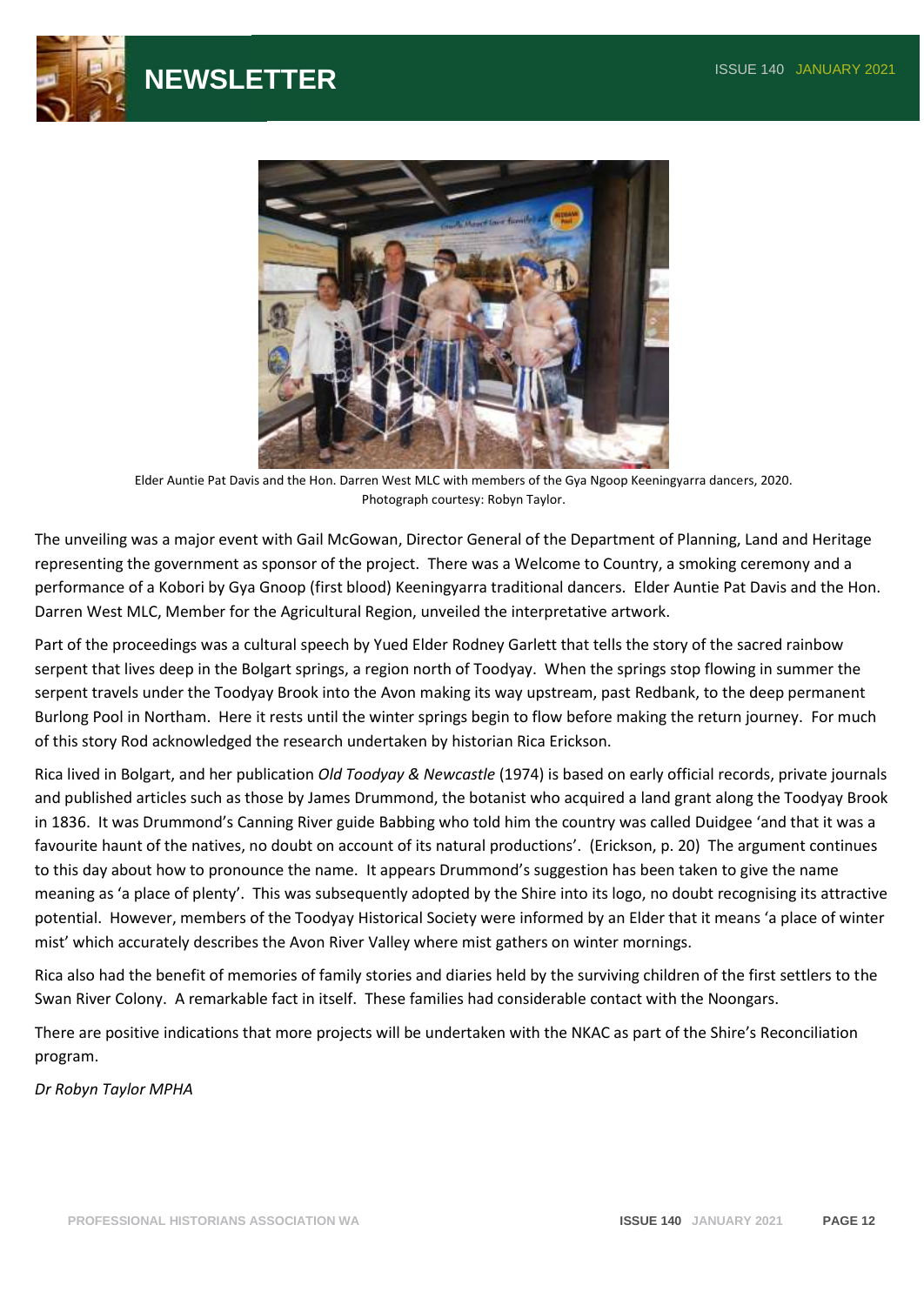

### **What is NED and how does it affect you? Legal Deposit and the National edeposit (NED) online service:**

All historians are involved in 'communicating the results of your research in accessible and evocative ways to wide audiences'. Increasingly this is through digital as well as, or even instead of, print publications.

Legal deposit is a legal requirement which obliges publishers of all types – commercial publishers, societies and organisations, clubs, churches, associations, private individuals – to deposit a copy of their publications in the National Library of Australia and in the state or territory library where the publisher is based.

In 2017, the Australian national, state and territory libraries joined forces to develop a single system to simplify the legal deposit of digital publications across the country, and in 2019, launched the National edeposit (NED) online service for the deposit, archiving, management, discovery and delivery of e-publications Australia-wide.

Now, publishers need deposit only once to fulfil legal obligations in all Australian jurisdictions, and this efficiency allows faster access to more legal deposit e-publications. Deposit in NED fulfils both state and national requirements.

Currently in Western Australia we don't have legal deposit regulations covering digital publications. However, state government agencies are required to deposit digital publications under the Premier's Circular 2019/01, and we encourage deposit of non-government digital publications in anticipation of the regulations expanding to include digital publications in future.

The process of depositing is easy and intuitive. The instructions enable a publisher to create an account and upload their files. NED enables the publisher to clarify copyright status, select preferred licencing conditions, and choose the level of access for e-publications submitted. NED also allows commercial publishers a range of access and reuse options to protect revenue streams. To maintain the integrity of this process deposits cannot be made by third parties on behalf of publishers.

Items should be deposited only if they have already been published elsewhere - NED is not a de-facto publishing platform! Unpublished Government documents are managed as state records. The Library does collect unpublished non-government material, both digital and in print, but not through NED.

So, what can you do as a commissioned author? Please encourage your publishers to deposit eligible publications in NED – there is no paperwork involved in a NED deposit! We are happy to work with publishers to assist them with NED and are happy to follow up if you notify us of a digital publication.

More information can be found at:

- The State Library Legal Deposit web page [https://www.slwa.wa.gov.au/explore-discover/collecting-wa/legal-deposit](https://aus01.safelinks.protection.outlook.com/?url=https%3A%2F%2Fwww.slwa.wa.gov.au%2Fexplore-discover%2Fcollecting-wa%2Flegal-deposit&data=04%7C01%7Cned.enquiries%40slwa.wa.gov.au%7C4c45c48dfb3d4908315f08d88c61ca91%7Cc1ae0ae2d5044287b6f47eafd6648d22%7C0%7C0%7C637413698943523901%7CUnknown%7CTWFpbGZsb3d8eyJWIjoiMC4wLjAwMDAiLCJQIjoiV2luMzIiLCJBTiI6Ik1haWwiLCJXVCI6Mn0%3D%7C1000&sdata=xBiP%2F7yj8ZEtLnz6RnWWvMg%2BAMw%2F4Zarkj6AuCwnbDQ%3D&reserved=0)
- The State Library Donations & Purchases web page (for unpublished materials) [https://www.slwa.wa.gov.au/explore](https://www.slwa.wa.gov.au/explore-discover/collecting-wa/donations-purchases)[discover/collecting-wa/donations-purchases](https://www.slwa.wa.gov.au/explore-discover/collecting-wa/donations-purchases)
- The NED Home page [https://ned.gov.au/ned/](https://aus01.safelinks.protection.outlook.com/?url=https%3A%2F%2Fned.gov.au%2Fned%2F&data=04%7C01%7Cned.enquiries%40slwa.wa.gov.au%7C4c45c48dfb3d4908315f08d88c61ca91%7Cc1ae0ae2d5044287b6f47eafd6648d22%7C0%7C0%7C637413698943533892%7CUnknown%7CTWFpbGZsb3d8eyJWIjoiMC4wLjAwMDAiLCJQIjoiV2luMzIiLCJBTiI6Ik1haWwiLCJXVCI6Mn0%3D%7C1000&sdata=AM3oyrtpaIMnmhokOBSUgF3F1Jge8KxewKMAbFgLfN8%3D&reserved=0) and NED About pages [https://ned.gov.au/resources/about.html](https://aus01.safelinks.protection.outlook.com/?url=https%3A%2F%2Fned.gov.au%2Fresources%2Fabout.html&data=04%7C01%7Cned.enquiries%40slwa.wa.gov.au%7C4c45c48dfb3d4908315f08d88c61ca91%7Cc1ae0ae2d5044287b6f47eafd6648d22%7C0%7C0%7C637413698943533892%7CUnknown%7CTWFpbGZsb3d8eyJWIjoiMC4wLjAwMDAiLCJQIjoiV2luMzIiLCJBTiI6Ik1haWwiLCJXVCI6Mn0%3D%7C1000&sdata=JXW6LX7jzBM88KcdpRRvu3KFERO0AYwvHFaAXrL1f7k%3D&reserved=0)

For:

- Questions about legal deposit email [legal.deposit@slwa.wa.gov.au](mailto:legal.deposit@slwa.wa.gov.au)
- Questions about using NED emai[l ned.enquiries@slwa.wa.gov.au](mailto:ned.enquiries@slwa.wa.gov.au)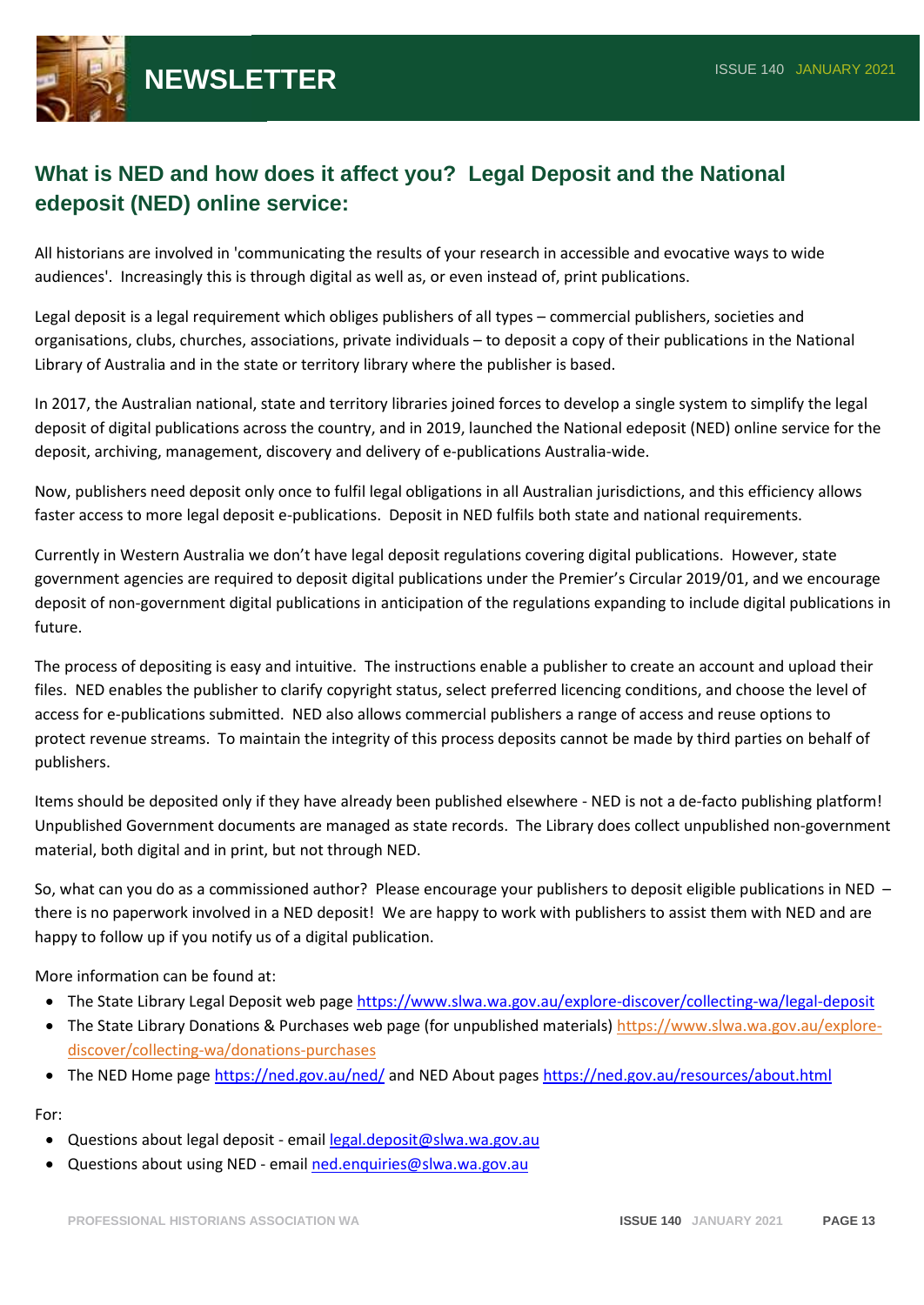

- Enquiries about donating non-government unpublished materials emai[l collection.liason@slwa.wa.gov.au](mailto:collection.liason@slwa.wa.gov.au)
- Or phone 9427 3348

*Frances Hammond, Librarian, State Library of WA*

### **News from PHA - Call for items for** *Historia* **now open:**

Professional Historians Australia is preparing the next edition of *Historia*, our well received email newsletter. *Historia* keeps members up to date with news and events within PHA membership and the wider industry.

In 2021 you will see a modified version of *Historia* – the emphasis will be on 'short and snappy'. Our aim is to publish six editions of *Historia* this year with around 10-15 items of national interest in each bulletin. We welcome your short and snappy contributions.

Content may include: News and events – history, heritage, museums etc Recent publications by members Recent exhibitions that members have been involved in Recent work – commissioned or completed Book reviews Industry announcements Historians in the Media Resources or useful articles Articles that members have been featured in Recently accredited members PHA PD activities PHA committee updates Websites of interest Award winners

Written pieces should be a maximum of **300-350** words in length (but may be shorter) and submitted in a word document format. All items should include an image or some type of illustration. Bullet points and hyperlinks can also be included in an item/article.

The closing date for submissions is **29 January 2021**. Please forward items or send any questions you might have to [newsletter@historians.org.au](mailto:newsletter@historians.org.au)

Professional Historians Australia would very much appreciate the assistance of members to continue the success of this newsletter. It is a valuable tool for sharing information as well as promoting all PHAs and the wider history community.

#### *Sonia Jennings and Dot Wickham, Historia Co-editors*

**Note from PHA WA editors:** *Historia* is an excellent source of information about the work being done by PHA members throughout Australia. Recent highlights from [the December 2020 edition](http://acpha.cmail19.com/t/ViewEmail/r/948B7CA6E60272592540EF23F30FEDED/0F5E5C9D640E9B9E2438807772DD75D1) include the COVID Kids Oral History Project in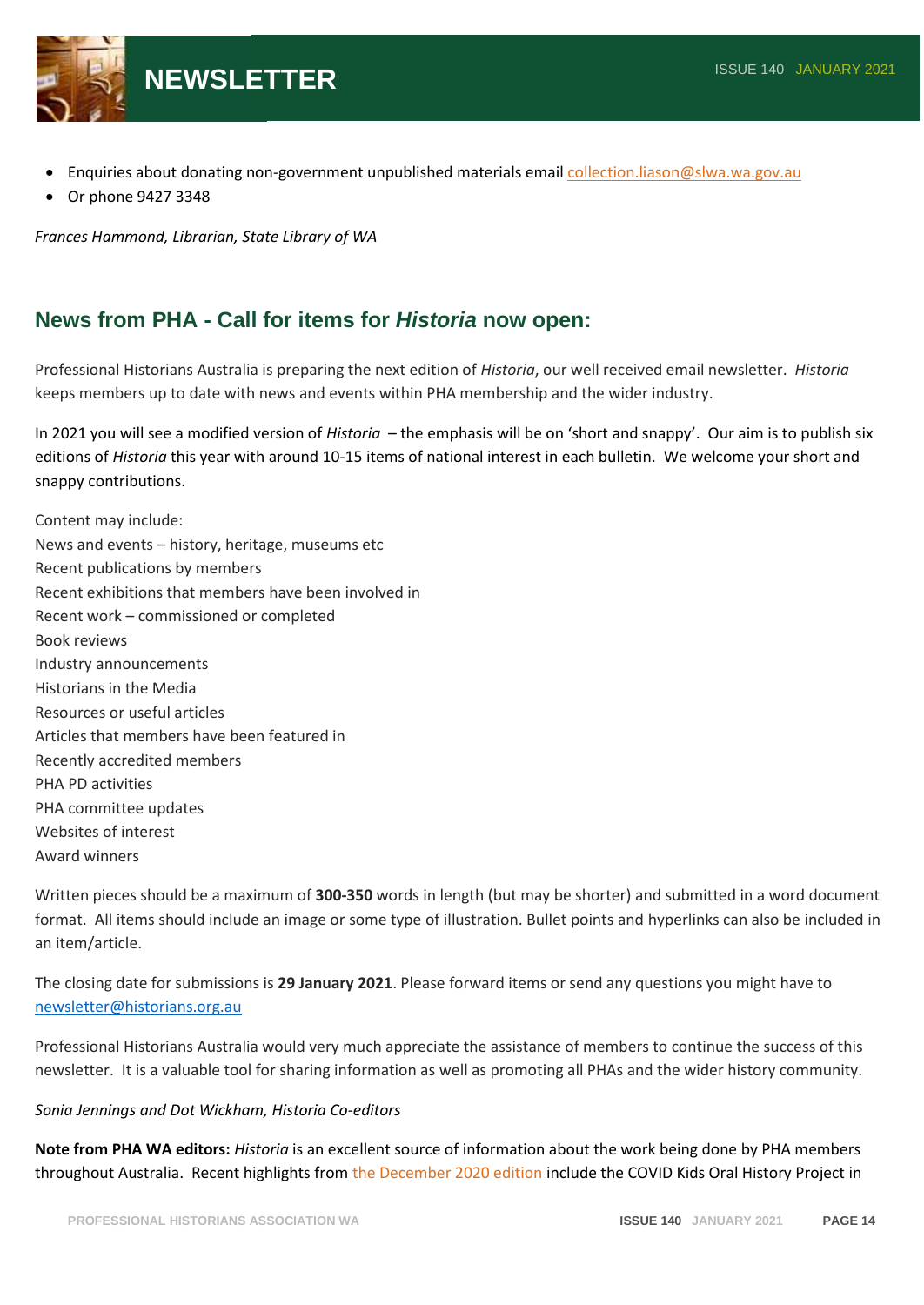

Victoria and the Women in War podcast. We encourage WA members to be involved by subscribing and/or contributing to our national newsletter.

### **News from the Heritage Council 2020/2021 Heritage Grants Program - new Community Heritage stream now open:**



Perth City Workshop, 2020. Photograph courtesy: Annelie Hansen Photography.

The Heritage Council's Heritage Grants Program is now open for applications. The program offers funding for the conservation and celebration of State heritage-listed places, and supports investment in the preservation of Western Australia's rich cultural and built heritage.

The Minister for Heritage announced the opening of the program on the 30 November 2020, also launching a new Community Heritage Grants stream.

Since its inception in 1997, the Heritage Grants program has offered funding to private owners for urgent conservation works, and the preparation of conservation management documents. This year, the new Community Heritage Grants stream provides additional support to business, local governments and not-for-profit organisations wanting to undertake events or interpretation projects that tell the story of a State Registered place or promote best practice conservation.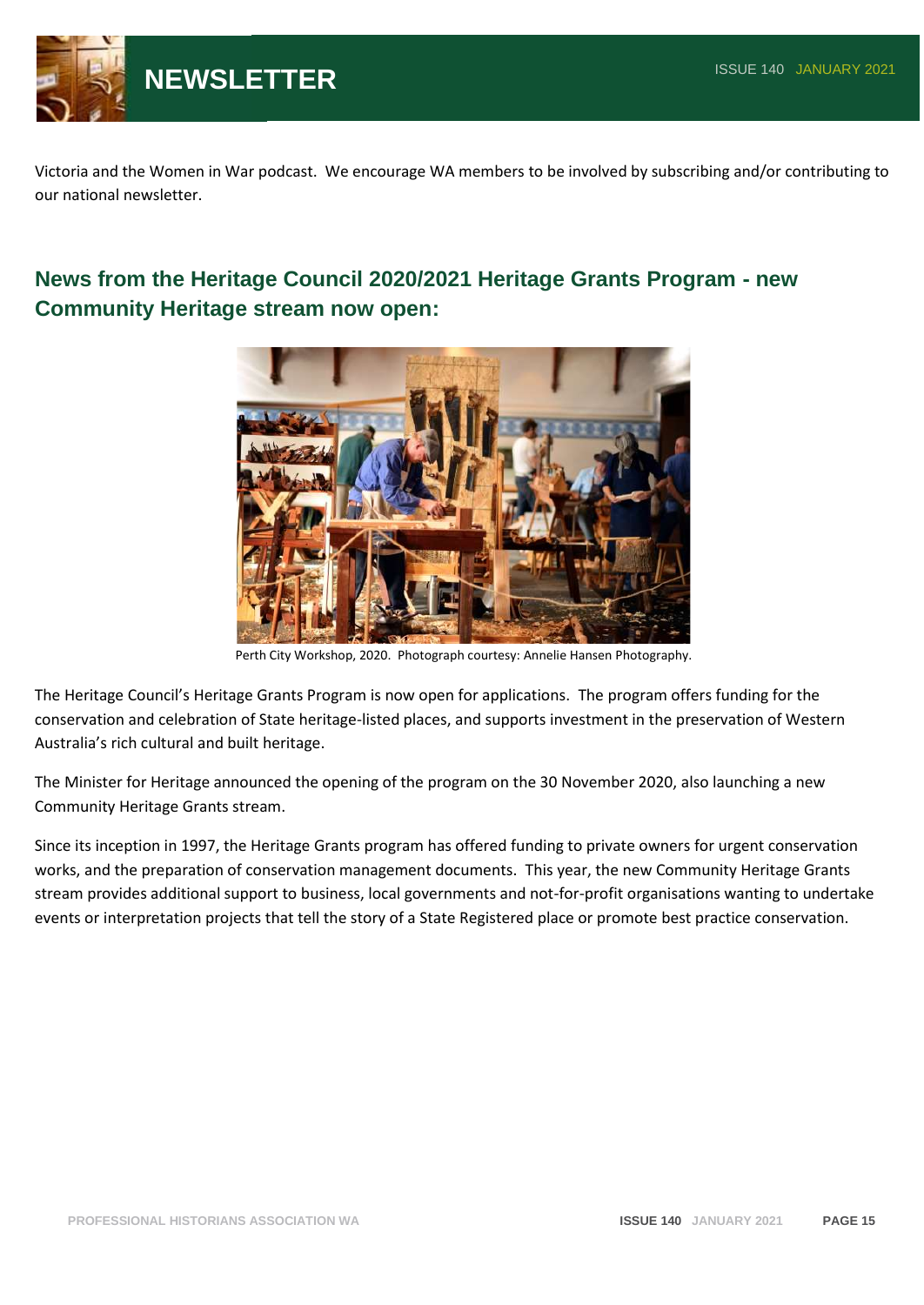



Pathways to Pinjarra Heritage Trail, 2016. Photograph courtesy: DPLH.

The development of heritage trails, installation of heritage interpretation, events or activities that promote best practice heritage conservation, or heritage place research may be eligible under the new Community Heritage Grants stream, including such projects as the Perth City Workshop and the Pathways to Pinjarra Heritage Trail shown above.

Applications to the Heritage Grants Program close 12 noon Friday 12 February 2021. More information on the program, including how to apply, can be found on the Department of Planning, Lands and Heritage's website: <https://www.dplh.wa.gov.au/heritage-grants-program>

Please contact the Senior Heritage Grants Administrator to be added to the Heritage Grants Program distribution list to receive further updates.

Contact: Senior Heritage Grants Administrator Phone enquiries: (08) 6551 8002 Email enquiries: HCWAincentives@dplh.wa.gov.au

### **News from the State Library - J S Battye Memorial Fellowship 2021 now open:**

The J S Battye Memorial Fellowship 2021 is now open for applications.

Applications are open to Western Australian residents who are researchers or scholars, including University based researchers, on topics relating to West Australian history. Research must be based on the collections of the J.S. Battye Library of West Australian History and will result in a report. The research may lead to future publication and public programs at the State Library of Western Australia.

The monetary value of the fellowship is \$10,000, paid in installments upon the completion of agreed milestones. For further details and the application form, please click the following link:  

<https://slwa.wa.gov.au/about-us/fellowships-and-scholarship/battye-memorial-fellowship-application>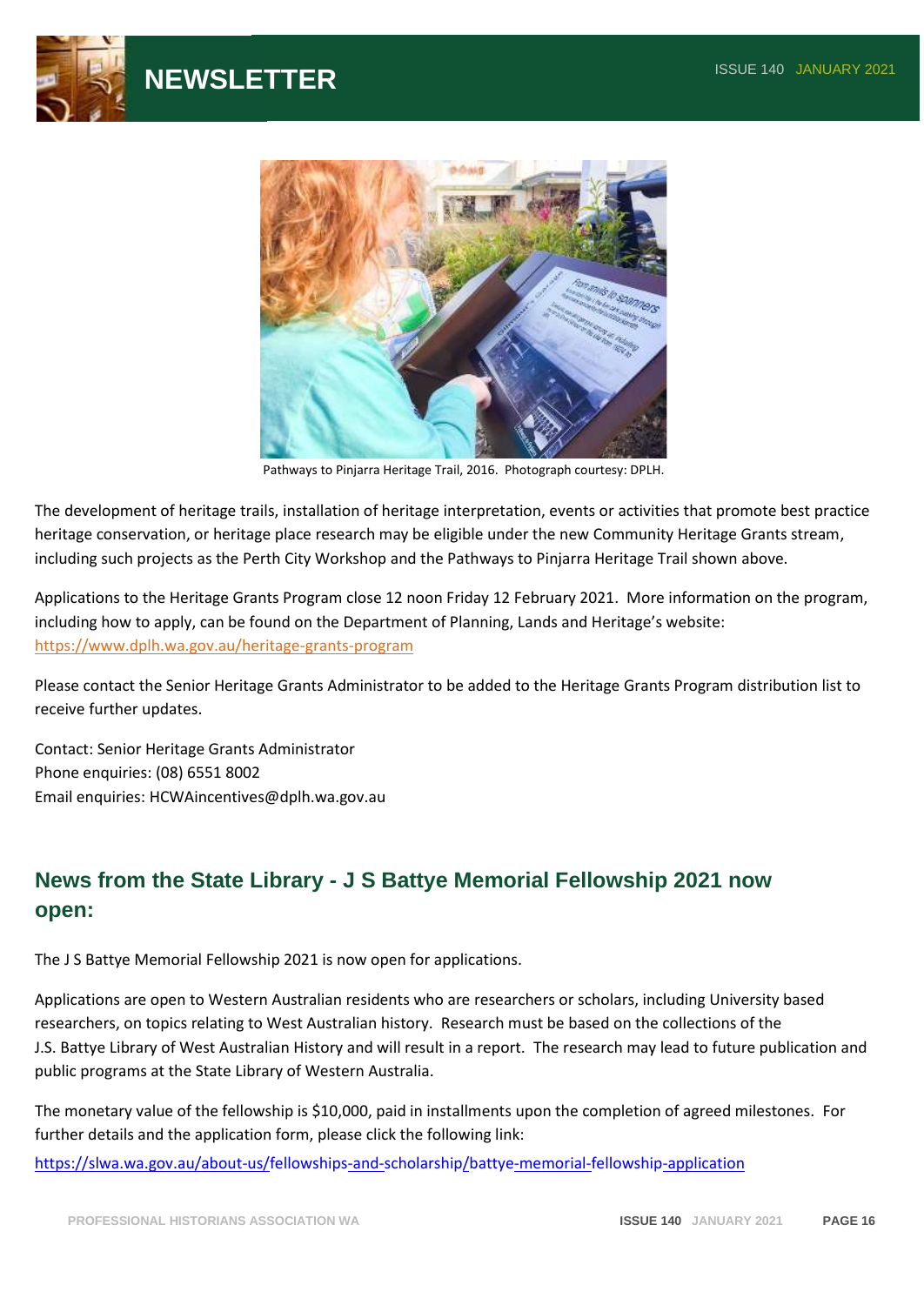

### **News from WAHF - 2020 Grant Recipients:**



The range of audio visual formats held in the Deckchair Theatre Archives, 2014. Photograph courtesy: Kris Bizzaca.

The WA History Foundation was delighted to fund a grant round in mid-2020 despite the year being such a difficult one. We hope to repeat the success in 2021; therefore, if you are thinking of seeking funding for a history project, keep an eye on — http://www.wahistoryfoundation.org.au

Six projects received funding assistance in 2020:

• CWA Rocky Gully, taking the lead in what is a community-wide project, plan to install roadside interpretive signage to acknowledge and honour the service and sacrifices of service personnel during World War II and their subsequent involvement in developing agricultural land in the Rocky Gully area. The memorial project will stand on Muir Highway in the town of Rocky Gully.

• Fremantle History Society will digitise audiovisual materials belonging to the Deckchair Theatre Archives. The collection includes VHS tapes, audio cassette tapes, betacam tapes and audio reels. Work by volunteers since Deckchair Theatre's closure in 2012 has sorted and collated the collection to create a comprehensive archive. When complete the collection will be deposited in an appropriate institution with public access to the material.

• Geraldton Libraries Local History Collection will develop a local history education pack for the Year 3 curriculum. The resource pack will provide local Aboriginal history information and incorporate local elements addressing all Year 3 HASS History Australian Curriculum enquiry questions.

• Margaret River Independent School's project 'Nyindamurra Kitchen Gardens' will create a living regional history through the construction of four gardens – of indigenous edible plants; kitchen plants that Ellensbrook homestead may have used in the colonial period;  $\frac{177}{35}$  1920s group settlement kitchen garden;  $\frac{177}{35}$  and a contemporary water-wise kitchen garden.

• Port Hedland Library will digitise its historical photographic collection to make it more accessible to the local community and available to the wider public.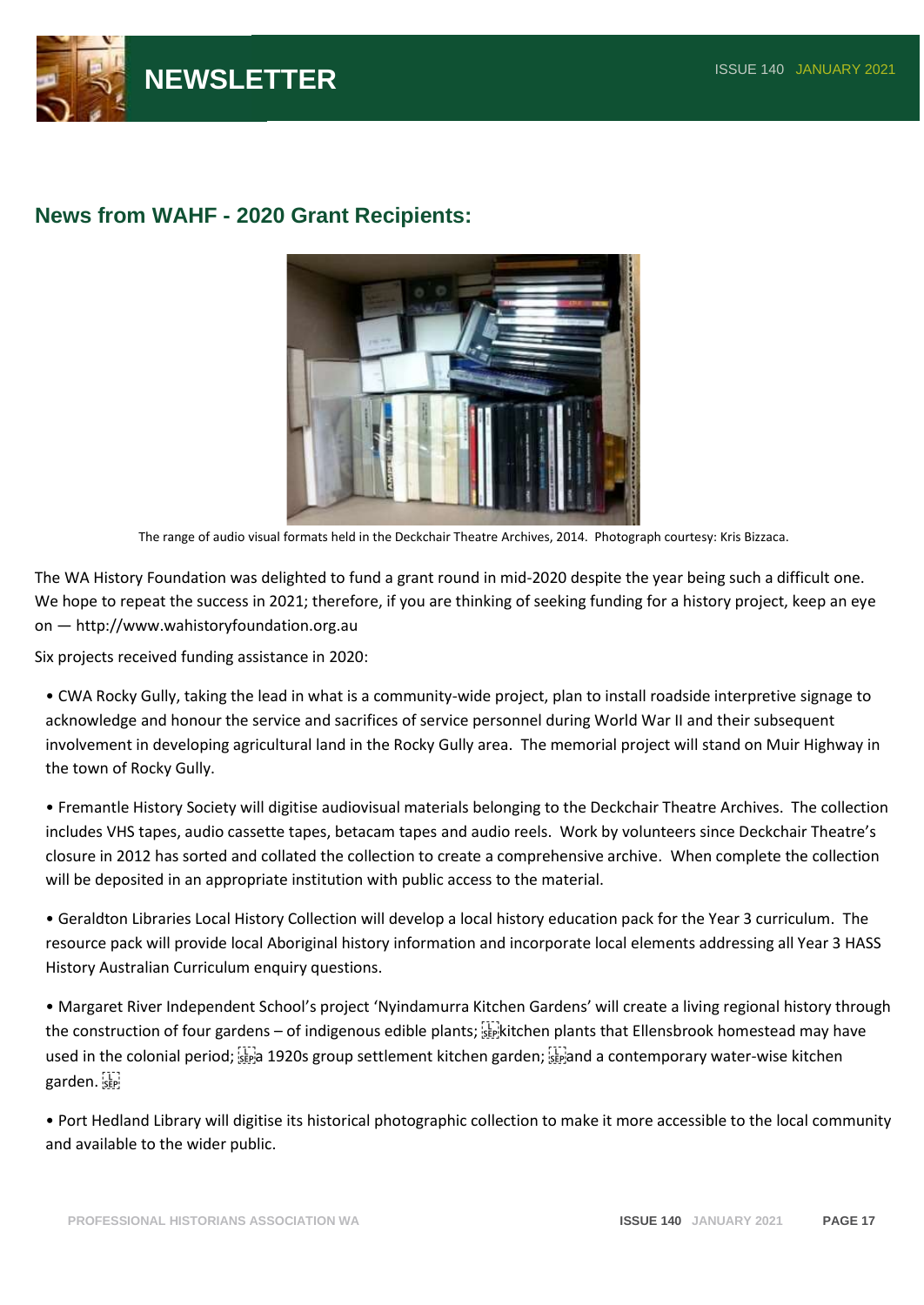

• Shane Burke and other historians from Notre Dame University and UWA plan to digitise primary sources held in NSW Archives & Records relating to King George's Sound 1826-1831. These documents explore the decision-making process and operation of WA's first British settlement. New South Wales oversaw the operation of Albany between 1826 and 1831, with the NSW State Archives and Records housing approximately 280 documents in a number of volumes. The project involves digitising the original handwritten documents, translating them into typed English, and uploading the results onto a website linked to the University of Notre Dame Australia's library. There, the documents will be freely accessible.

*Lenore Layman, Secretary, WA History Foundation*

#### **Next Newsletter:**

We encourage members to submit articles about their current projects or reviews of recent histories for inclusion in the PHA WA Newsletter. Copy for the next newsletter is due in **May 2021** and can be sent to [Lenore Layman](mailto:layman@westnet.com.au?subject=PHA%20(WA)%20Newsletter) or [Kris Bizzaca.](mailto:kristybizzaca@bigpond.com?subject=PHA%20(WA)%20Newsletter) Calls for submissions will be emailed closer to the date of publication.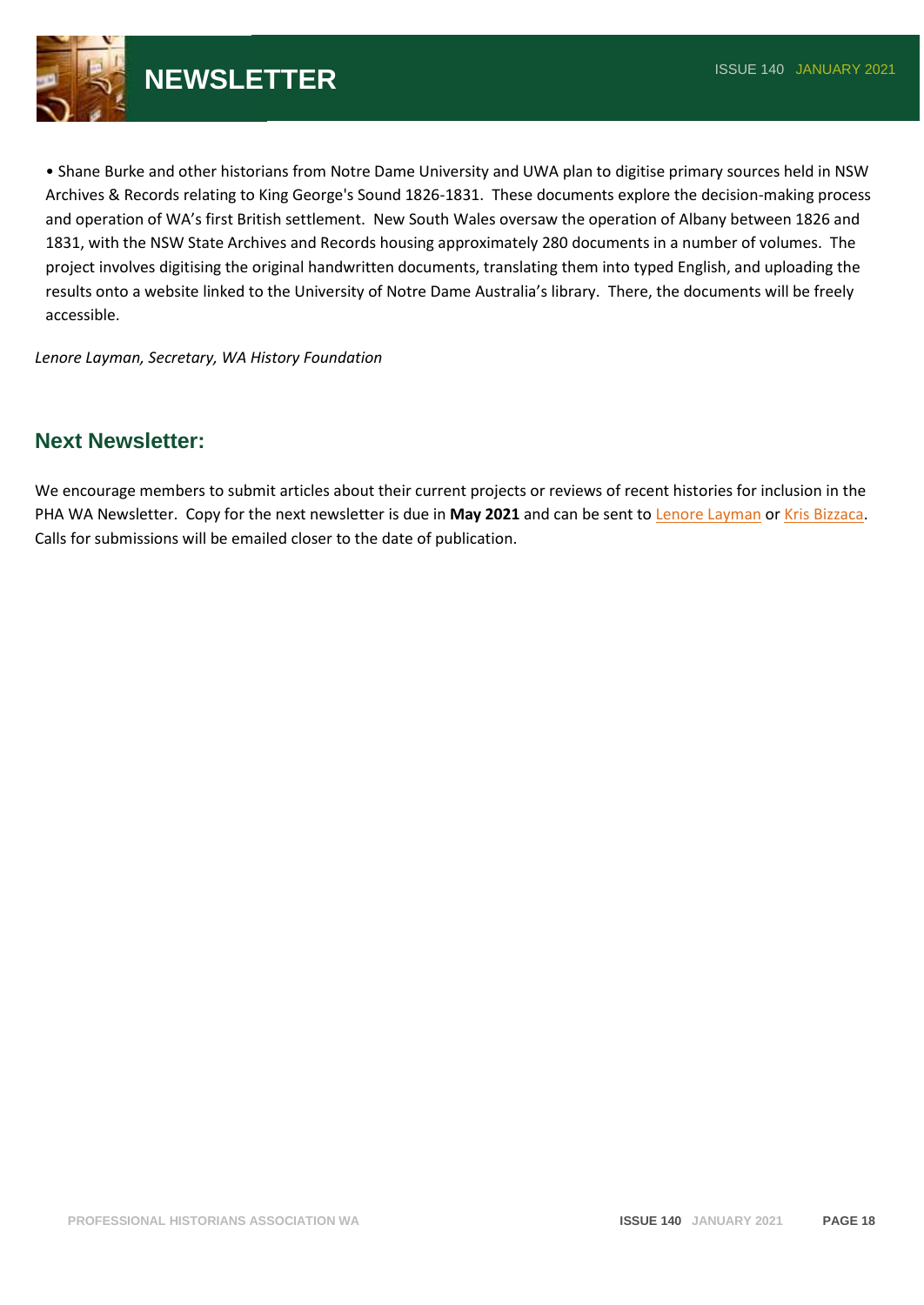

### **PHA WA Management Committee 2020 - 2021:**

| President                                   | Clare Menck           |                                 |  |
|---------------------------------------------|-----------------------|---------------------------------|--|
| Vice-President                              | Robyn Taylor          |                                 |  |
| Secretary                                   | Sue Graham-Taylor     |                                 |  |
| Treasurer                                   | <b>Prue Griffin</b>   |                                 |  |
| <b>Membership Secretary</b>                 | <b>Malcolm Traill</b> |                                 |  |
| Committee member                            | Carmel Given          |                                 |  |
| PHA Representative                          | Helen Munt (Delegate) |                                 |  |
| Sue Graham-Taylor (Alternate)               |                       |                                 |  |
| Professional Development & Promotions       |                       | Management Committee            |  |
| Accreditation                               |                       | Malcolm Traill & Robin Chinnery |  |
| <b>Advice for Commissioning Histories</b>   |                       | Prue Griffin & Robyn Taylor     |  |
| Website                                     |                       | <b>Carmel Given</b>             |  |
| Newsletter                                  |                       | Kris Bizzaca & Lenore Layman    |  |
| Annual Membership Fees as from 1 July 2014: |                       |                                 |  |
| Professional Historian                      | \$85                  |                                 |  |
| Professional Historian (Retired)            | \$50                  |                                 |  |
| Professional Historian (Associate)          | \$65                  |                                 |  |
| Graduate Historian                          | \$40                  |                                 |  |
| Joining fee                                 | \$30                  |                                 |  |

Further information:

Membership applications, the Rules of the Association, the Register of Consultants, and advice regarding consultancy fees are available on request via info@professionalhistorianswa.org.au.

Members of PHA WA adhere to the Code of Ethics and Professional Standards endorsed by the Professional Historians Australia in August 2001.

#### **© Professional Historians Association WA Inc.**

**This newsletter is copyright. Apart from any fair dealing permitted by the Copyright Act, no part may be reproduced without prior permission from PHA WA.**

**The opinions expressed in this Newsletter are not necessarily those of the PHA WA.**